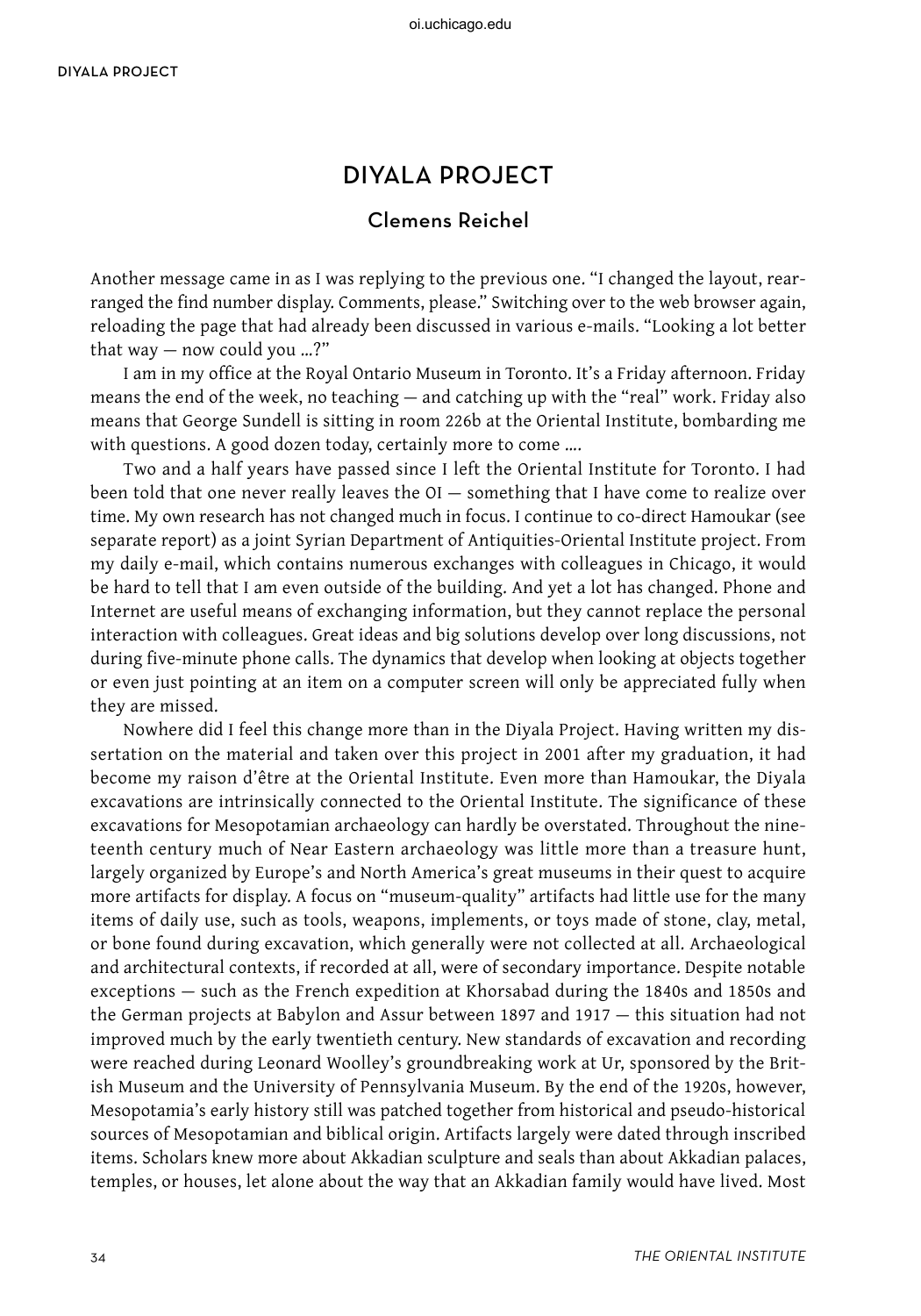of what was known about prehistory was patched together from mythological sources, with prehistoric artifacts almost randomly assigned to "flood" or "pre-flood" strata.

Excavation and recording strategies of the Diyala Expedition differed radically from those approaches. Directed by Henri Frankfort, four large sites (Tell Agrab, Tell Asmar, Ishchali, Khafaje) in the Diyala region to the northeast of Baghdad were excavated between 1930 and 1938 on a large and comprehensive scale. In addition to administrative and cultic complexes, some of the largest exposures of domestic architecture ever were made at Khafaje and Tell Asmar. Wherever possible, buildings were excavated layer by layer, revealing their architectural history and allowing a stratigraphic recording of finds. In several areas, excavations were taken to virgin soil, in one case extending over a total depth of 16 meters. All archaeological finds, including pottery, were collected and cataloged carefully. The data recovered by the Diyala excavation for the first time allowed the reconstruction of Mesopotamia's early archaeological history from the late fourth (Jemdet Nasr period) to the early second millennium bc (Old Babylonian period). Dates like "Akkadian" or "Ur," periods that previously had been defined by inscriptional evidence and datable artwork, now received archaeological components by adding architectural complexes, pottery types, and tools and utensils associated with daily use to their known inventories. The proto-historic periods of the earlier third millennium, whose dating so heavily had been interwoven with the biblical and Mesopotamian flood stories (for example, during the Field Museum's excavations at Kish Y Cemetery), now were phased into Early Dynastic periods that were based on archaeologically manifested levels and artifact assemblages. To the present day, the Diyala sequence (together with the subsequently excavated Nippur Inanna Temple sequence; see separate report on Nippur) remains the backbone of Mesopotamia's early historical chronology. With most excavations in Iraq still on hold, much more restrictive funding, and the large-scale destruction of many sites in Iraq due to post-war looting, this situation is unlikely to change soon.

As pointed out in earlier reports, the Diyala excavations were followed by a large-scale publication project between 1938 and 1988, during which five architectural and four artifactbased volumes appeared. Ironically, the vast corpus of 15,000 "miscellaneous" items such as tools, weapons, jewelry, beads, implements, over 1,000 tablets, and several hundred sealings, had remained unpublished. More than half a century had passed since the end of the excavations when in 1992 McGuire Gibson launched the Diyala Project with the intent of finally getting these items published. In previous *Annual Reports* I have written extensively about the way that our changing approaches to this data set also changed the planned end product. What originally had been planned as a multi-volume book publication and a CD set later on eventually turned into a web-based database.

Technological advances during these times turned into both a blessing and a curse. Database applications for desktop computers were a relative novelty in 1992, but they turned into a perfect vehicle to manage data from field registers and object cards. Relational components allowed us to add links to individual images or type drawings without the need of duplication. In some respects, however, rapid technological advances also impeded our progress. We were forced to change database applications twice, and finally decided to use Oracle as the underlying back-end application. Since 2003 George Sundell, who joined the project in 2000 as data architect, systematically transferred the data into an Oracle-based layout.

There is no denying that there have been, and still are, numerous hitches and snags. The data layout had to be modified and expanded, all of which took a lot of rethinking. The most significant impediment, however, was not connected to computers or technology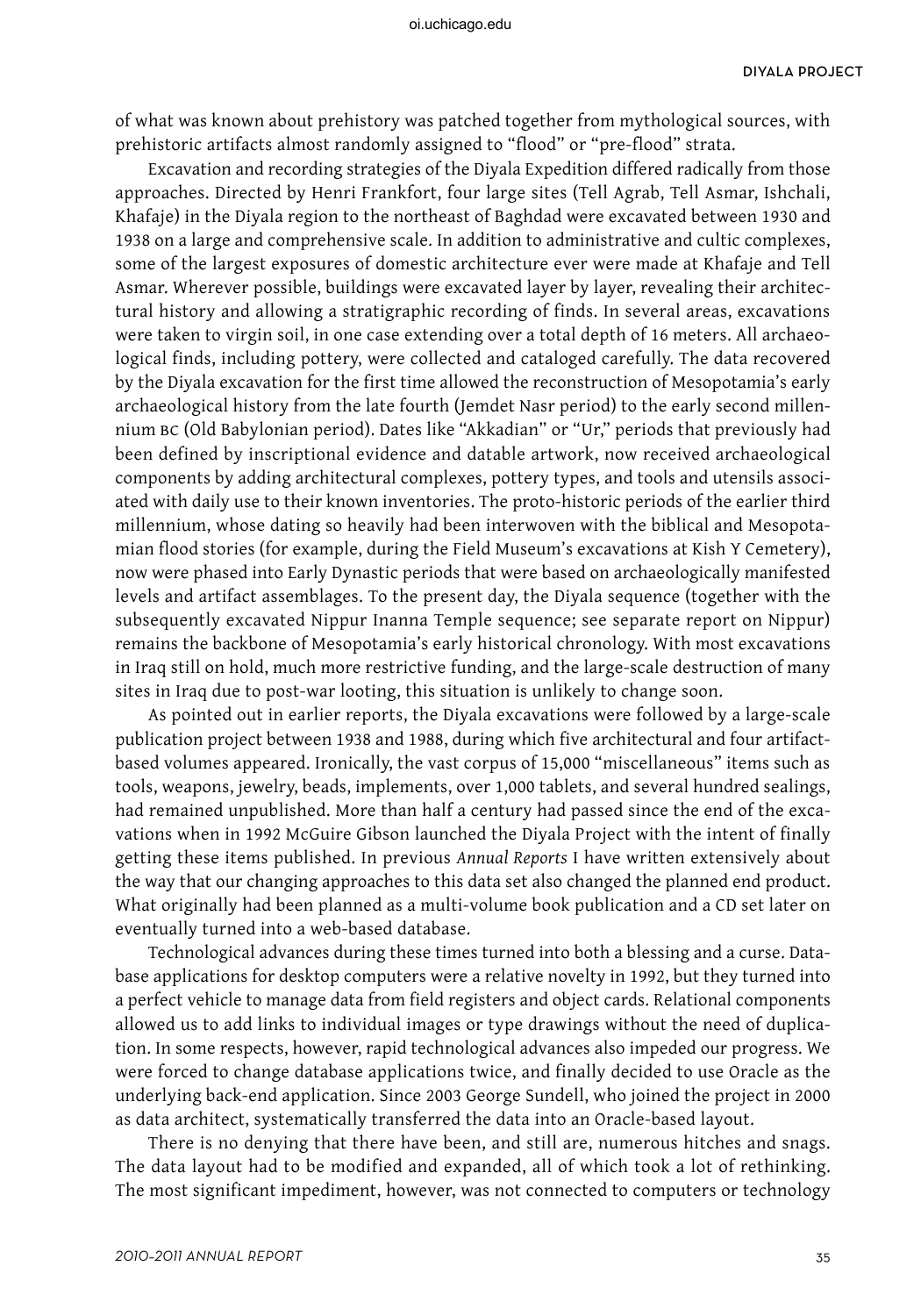## diyala project

at all but to the idiosyncrasies of analog paper trails. Calling some of the Diyala records idiosyncratic does not mean that they are "bad." On the contrary — many of them are very detailed, but they do not lend themselves to systematic computer entries (fig. 1). Moreover, years of excavation and post-excavation work left visible marks of ongoing thought processes — some entries had been crossed out, written over, or augmented. Some of these changes represent improvements, but quite often details were sacrificed toward more simplified entries. Perhaps the most important recognition of all was the realization of how much archaeological data was recorded in the field and how comparatively little in the end was published. Substantial buildings such as the Northern Palace at Tell Asmar, for which hundreds of pages of field notes and locus and object cards exist, were summarized in a few pages.

Why did this matter so much to us in the context of object publications? The physical description of an object, if



Figure 1. Top left: Entry by Conrad Preusser into 1930/31 field register for statue fragment Kh. I 280 (OIM A9049) from Khafaje, indicating details of provenience in narrative and sketch. Top right: photo of Temple Oval at Khafaje, showing findspot of Kh. I 280; bottom left: close-up of Kh. I 280, showing find relationship with alabaster head Kh. I 279 (OIM A9055A); bottom right: photo of statue fragment Kh. I 280

available for study, can be verified and improved upon if necessary. As far as the archaeological context of an object is concerned, however, we have to rely on the words of the excavators. Since the 1930s the way in which archaeological data is being used clearly had changed. The primary purpose of recording artifact contexts during the Diyala excavation was the establishment of a chronological framework. Datable artifacts could date a building level, while building levels, in turn, could organize otherwise undatable artifacts into a relative sequence, often providing an absolute date by association with a datable artifact. The idea of a functional analysis of buildings by studying artifact patterns and distributions on a horizontal scale, as often is done today, had not really been developed in the 1930s and is certainly not reflected in the published Diyala volumes. The notes of some of the excavators, however, clearly indicate that they were thinking along such lines. Some of them were far ahead of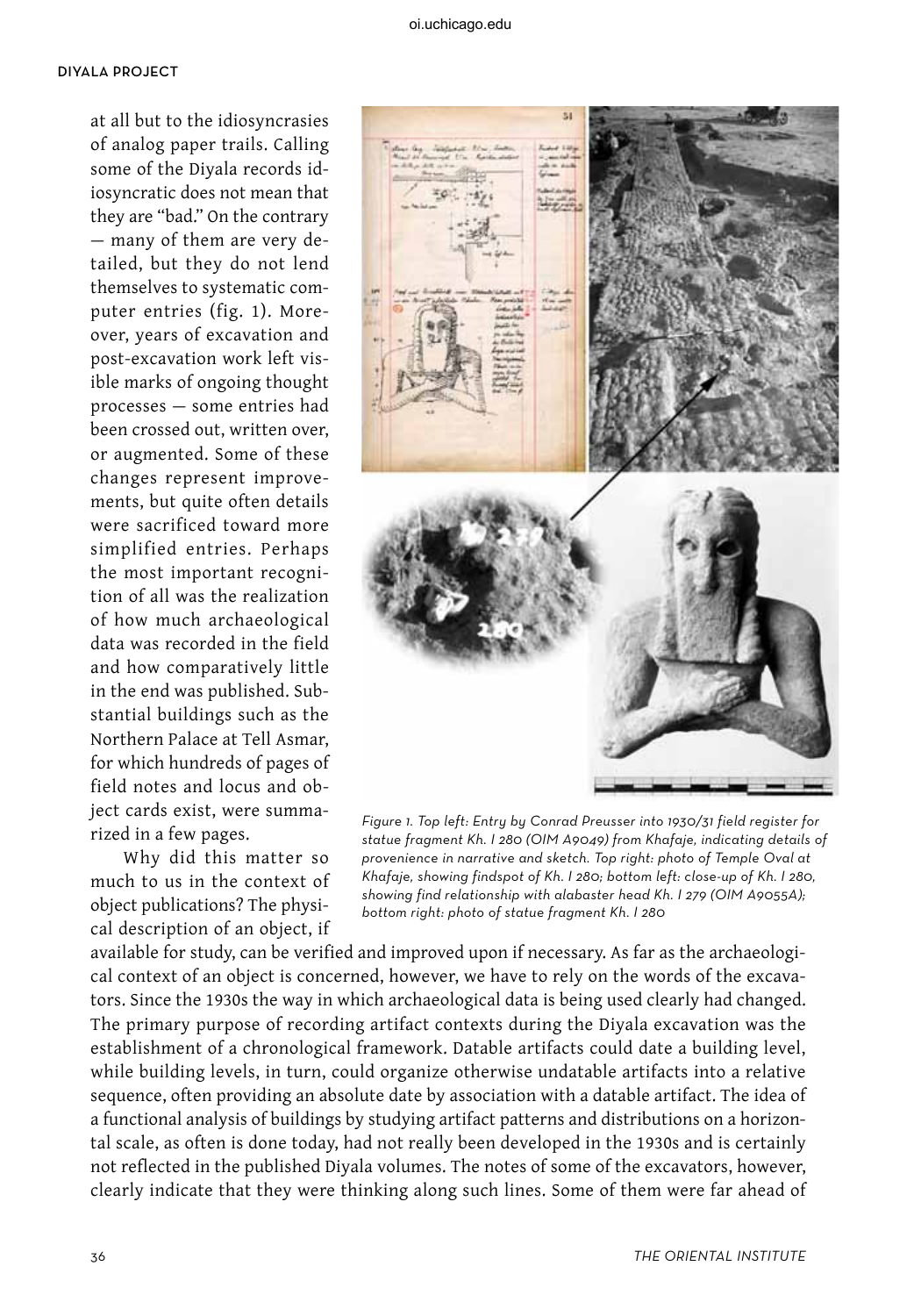their times, as shown in the field register entries by Conrad Preusser for 1930/31. Preusser, a former member of Walter Andrae's Assur expedition, carefully recorded proveniences of artifacts either by sketching their findspots or by triangulation (fig. 1). The recordings of tablet findspots and sealings by Thorkild Jacobsen, the expedition's field epigrapher, at the Palace of the Rulers were detailed enough to allow me to undertake a pattern analysis for a detailed functional study of the building over its 250 year lifetime (fig. 2).

In short, while Iraq itself was inaccessible for archaeological work the potential of "reexcavating" an old excavation through their documentation existed, having been undertaken successfully by other scholars at the sites of Nippur, Assur, and Ur. In order to provide scholars worldwide with access to the unpublished archaeological data we had to make it accessible. This proved to be a monumental task. Supported by two National Endowment for the Humanities grants between 2004 and 2010, we scanned and photographed over 30,000



Figure 2. Top: Object card for As. 30:T.216 with seal of Ašubliel (a servant of Ešnunna's ruler Ibalpiel) recording find date and provenience of sealing; bottom: photograph of As. 30:T.216

notebook pages, object cards, maps, and field negatives. Karen Terras, project volunteer since 2004 and staff member between 2007 and 2009, scanned field notebooks and diaries and indexed the correspondence exchanged between the Diyala Expedition and the Oriental Institute administration. Robert Wagner took on the formidable task of scanning all the Diyala negatives. Field registers that were too large or documents that were too brittle to be scanned were photographed by Larry Lissak with a high-resolution Digital SLR camera. While the digitization of these materials is now complete, the process of indexing them continues, undertaken jointly by myself and Mike Fisher, student assistant and project coordinator.

The Diyala database continues to be developed by George Sundell. In the past year much of the archaeological data — field registers, diaries, object and locus cards, and photographs — were added to the database. Keyword schema for objects, buildings, and loci are either in full development or in revision. George has been busy with the development of new screens and layouts. Over the past two years, four releases of the database have been sent to the University of Chicago's IT services. After completing archival photography, Larry has focused on photographing those artifacts that either were not documented at all or only insufficiently. We are getting close to a public release of the database, though data revisions need to be